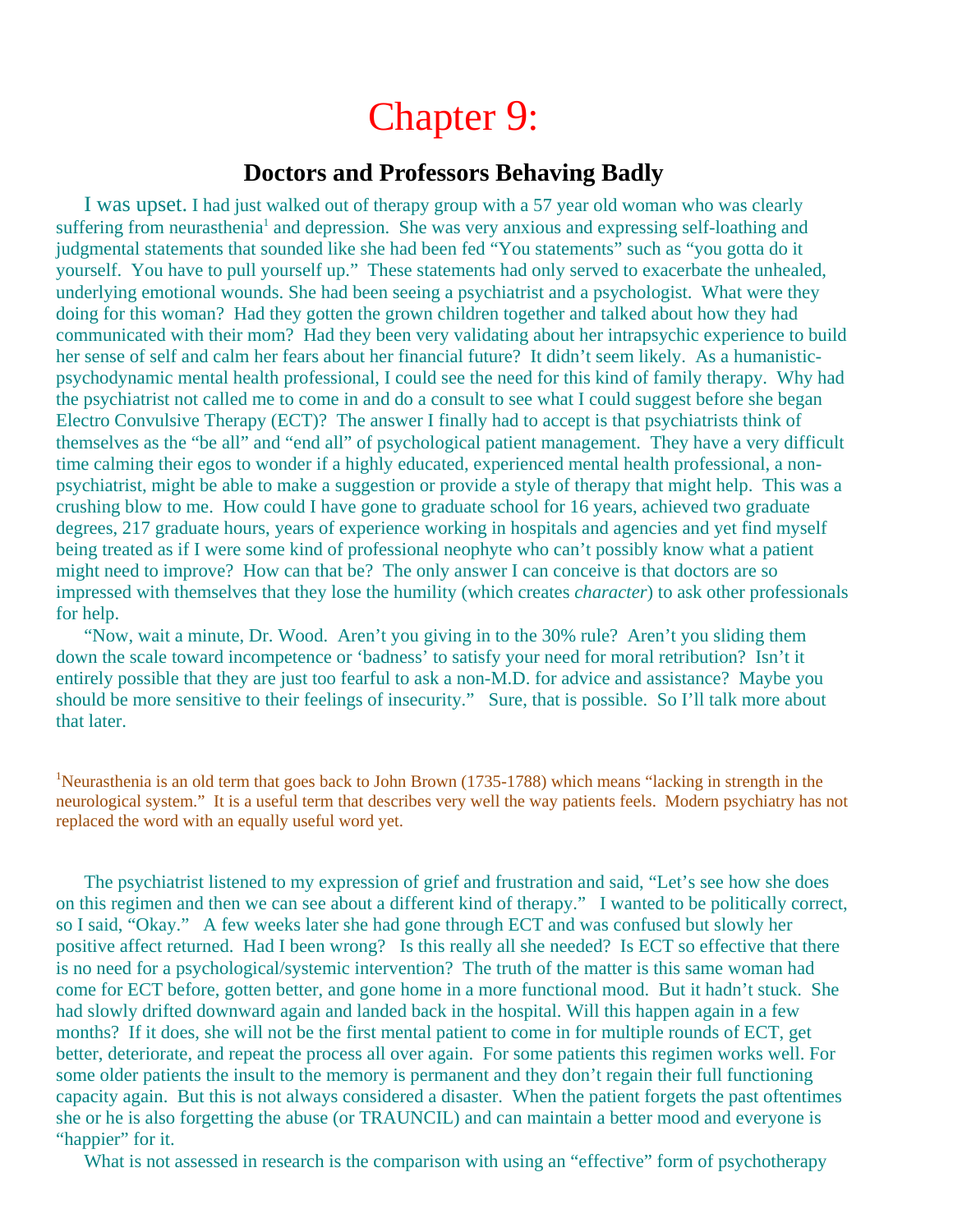that could have eased her symptoms without ECT and could have helped her maintain her level of mental acuity. She may have been able to continue her part time work that meant so much to her. The last I heard she had moved to San Antonio to be closer to (or watched by) her family.

# Doctors Giving the Patient Information About Their Illness and Symptoms

 I was leading a group in the hospital where I worked. The group had done quite a bit of processing already so I went into a teaching mode. "The genetic predisposition is like a seed in the ground. The interactions with your parents are like water." Standing in front of the therapy group, I didn't like the analogy that had come to my mind in the moment. After all, water is good. I drew what looked like a tumor and then covered it with wavy lines. "The genetic tendency gets covered over like a seed in the ground. If there is no rain or water the seed never sprouts, it lies dormant. Only if there is abuse or mistreatment does it start to grow and psychological illness… (I paused as if I were looking for a word). "Blossoms!" the exuberant lady to my left interjected. "Yes, blossoms," I said, glad that she had followed my lead.

 I was also saying that childhood experiences work the same way. They, too, can lie dormant until a later time that stress and deprivation "waters them" and they spring to life. Therefore, their negative childhood experiences had created their current psychological condition. I drew a line and arrow from the hidden "tumor" to "symptoms." "Do you see?" They seemed to get it.

 "Really?!" the patient exclaimed with a surprised look on her face. "I have never heard that before!" The patient, Elaine, a 45 year old, mother of three, was a former model and it showed. She was a beautiful woman who looked 35. She was showing all the facial aliveness of a Bipolar Disorder patient who'd just heard something extraordinary. I had just given information to the group which I had given to countless patients before. I had drawn a picture on the chalkboard and told them that their childhood development played a role in their bipolar and depressive disorders. I was pleased and yet disappointed at her response. "Do you mean that in all these years of getting treatment, your psychiatrists never told you about how your bipolar disorder developed?" I asked for confirmation. "No!" was her definite answer. I then said, "If I had a dollar for every time I've had this conversation, I'd be a millionaire." And it was almost true. Many times a year since I began leading groups in hospitals 15 years ago, I have been the first mental health professional to tell the patient that their illness was not just "a chemical imbalance" or "indigenous." I would be the first to explain that it was not independent of their childhood trauma or abuse. (see chapter six for more on TRAUNCIL).

 "Bullshit!" one group patient at an outpatient unit bellowed at me with her Texas accent. She had never heard of such a ridiculous thing. She challenged me that it could be true. However, by the end of the week she was showing a great deal of mature interest in how childhood experiences can create or exacerbate one's mental or emotional illness. She had never been helped to understand this before that week. Doctors don't seem to have an interest in telling their patients about the "epigenetic" nature of their illness or the "diathesis-stress" model. Both of these models support the concept that there is a dormant potential for any illness that may or may not actualize into problematic behaviors. Only if the childhood stress factors (trauncil) are significant enough (frequency, duration, intensity), do they become actualized.

 "I always tell my psychiatrist that my childhood was fine, that I was happy," Elaine said. Then she began to tell the truth about her childhood. "My mother, I think she was bipolar, was up and down. She and my father were great disciplinarians. If they came home and found me and my brothers chasing each other around, we would get it." "You mean they would spank you?" I asked. "Yes, they would use belts or switches or whatever. Sometimes my brothers would have fist fights with my father. My mother was never affectionate to us, no hugs, or 'I love you' or kisses or anything." "You mean when you arrived home you didn't get a kiss on the cheek?" I asked. "Oh, no, never. Only in recent years have I started to say, "I love you" at the end of a telephone conversation. My father now says, 'I love you' back but my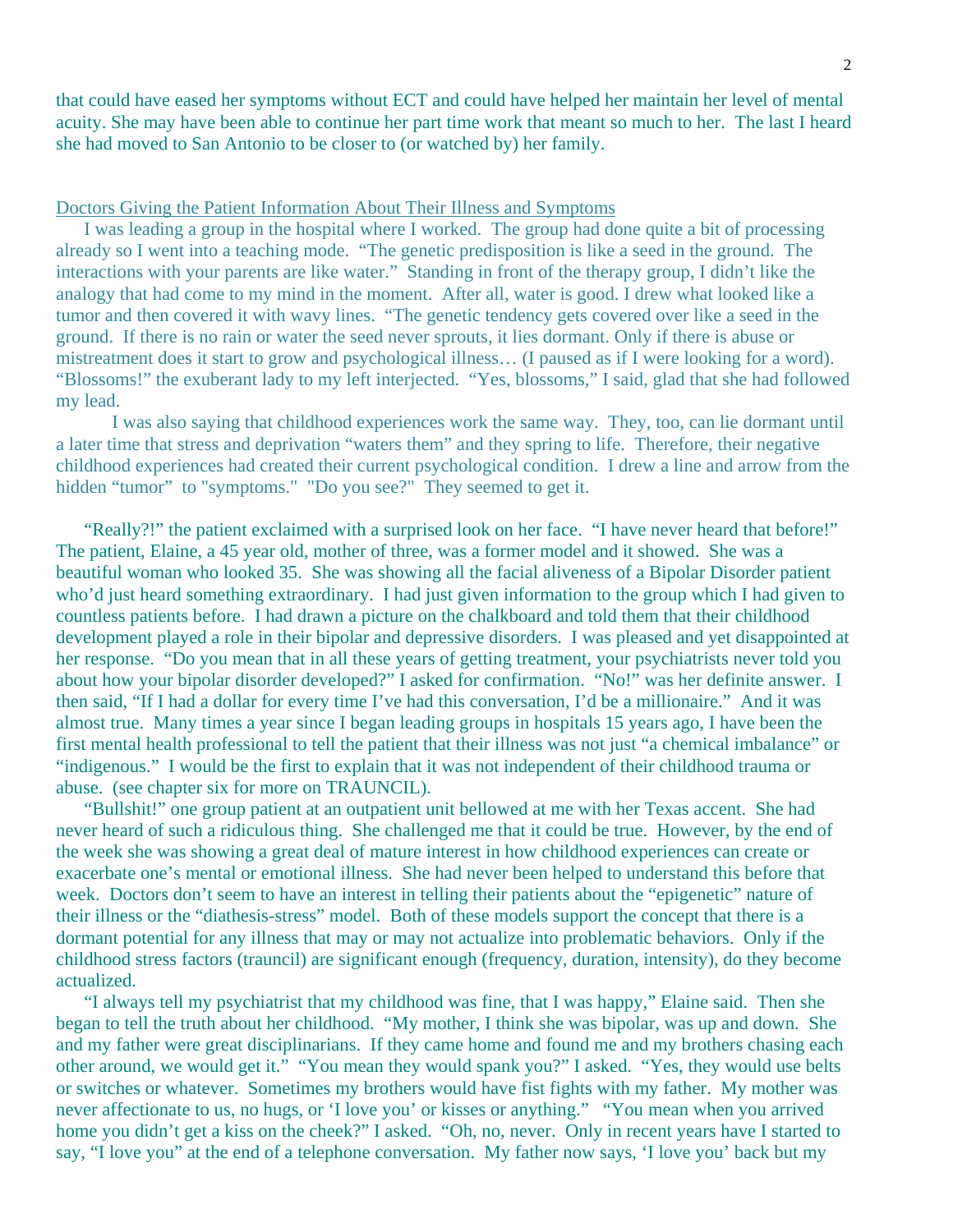mother will only barely say it back sometimes. But I was scared for a long time to say it, I was afraid they might think I was sappy."

 "My mother would change on a dime. 'Get in there and clean up that room!' she would yell at me viciously. But she was great when she felt good. We would go shopping at the mall and they would buy me all these wonderful clothes. But then they would take my brothers to Montgomery Ward and buy them clothes there. I confronted her one time. I said, 'Mother, it's not right that you take me to buy these nice clothes and then take Stan and Jerry to buy regular clothes.'" "How are your brothers doing today?" I asked.

 "My older brother left home when he was sixteen and he never came back and my younger brother became an alcoholic and then committed suicide," she said with a matter-of-fact tone in her voice. "He was about 23 or 24. We don't even know where my brother is now." I said, "You don't even know where he is?" "No, we never see him. We don't even know if he is alive! We see him about every ten years."

 She continued to explain herself, "But I thought my family was pretty good. We had a clean house. I would go to my friends and their mother would be sitting in a messy house and be smoking a cigarette. I thought I had it good compared to them." So when she told her psychiatrist that her childhood was good, he would believe her and prescribe a medication and never suggest or send her for therapy. This scenario is enacted a thousand times a day in cities all across the country, and I presume, around the world. The paragons of our mental health system, psychiatrists, don't seem to have a clue about what their jobs really are. It is not to treat the mentally ill. It is to assess the mental ill and seek out the very best of all the services available and make sure that they get all the help they can to be the best and most healthy person possible. I don't see psychiatrists putting a lot of energy into this mandate. Except one, and he knows who he is. Thank you, Dr. R.

 Amazingly, the woman sitting right next to her gave a similar story. Mary Kay was a 51 year old patient with bipolar disorder, with 2 sons, who lived alone. She had suffered so much from symptoms that she had been eligible for SSI disability. She received about \$550 dollars a month which barely paid for rent, bills, and groceries. She enjoyed going out to the bars when she was a young mother and she continued to wish she could go out to a bar and meet someone. She had been seeing psychiatrists for years now. The previous day I had asked, "Have you ever worked on your issues in therapy?" With a sly grin and a glance at her group mates she chortled, "I ain't interested." But today was a different story. She told how her mother had developed a heart problem and had gone to bed. Her father had told her "Don't misbehave or your mother might die." If this bit of "unloving" parenting were not enough she began to run the household, first out of helpfulness, then out of fear for her mother's life. Even when her mother improved, Mary Kay would "keep her in bed" out of fear she would relapse. This threat of her mother's impending death kept Mary Kay on edge for almost 20 years before her mother's continued good health convinced her she'd been duped. Even as we spoke her mother was alive and traveling the country with her father. She had never explored the mental-disability-creating aspects of this inappropriate parenting ruse.

 "I have never told my psychiatrist this," she said. "Will you tell him?" I asked. "I don't think so." "Then can I tell him? I'd like to (tell him) if I see him," I urged. "Sure," she said glibly. After a few hours, I entered the nurse's station. "Oh, Cedric, can I talk to you?" the charge nurse asked with enthusiasm. "I am so glad I caught you. Mary Kay said she had told you about some childhood experience. I asked her if she'd tell the psychiatrist and she said she didn't feel like getting into it again. Can you tell me what she said?" I was impressed with the nurse's interest, this was rare. She listened empathically to the story and said she was going to encourage the patient to tell her doctor. I agreed that would be good. Then the nurse said, "She said she has never had any of her psychiatrists do therapy with her."

 These doctors should be ashamed of this state of affairs. You would think that psychiatrists, those mental health professionals at the top of the fee schedule, would be knowledgeable about the need and effectiveness of psychotherapy. But they are not. There may be a few of the most emotionally intelligent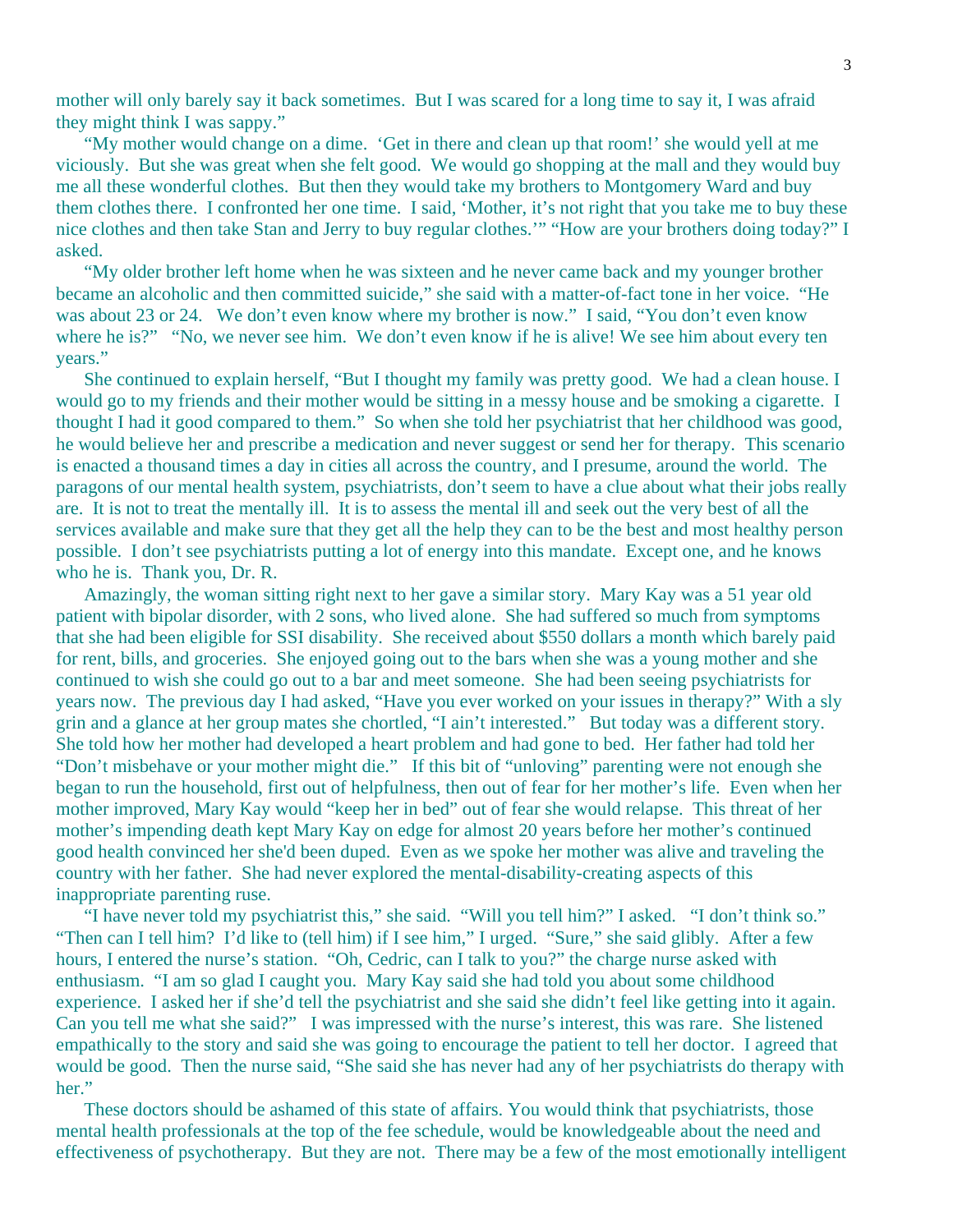that are caring but I have never had a higher order discussion of the psychology of the human mind with a single one. Most (60%?) psychiatrists are behaving badly in this way and it's a tragedy and a travesty of unprofessional behavior. Bravo, go to the other 40% who do therapy themselves or refer out on a regular basis. Will the American Psychiatric Association take on this research mandate?

 I received a call yesterday. It was from a man in his 30's, "Jim." He was asking me if I was the kind of doctor who would monitor his amino acids. He was looking for a new doctor since he was not satisfied with his old doctor. His wife was about to divorce him and he didn't think there was any hope. Through a series of questions I learned that he had been seeing his psychiatrist for five years. Had his doctor recommended that he seek out a therapist to work on his depression and his conflictual relationship with his wife (who was also seeing the doctor for Bipolar Disorder)? "No," he said. Why was I not surprised? "Can I ask your doctor's name?" "Dr. Heid." I recognized the name. I had called on Dr. Heid several times but he'd never called me or referred anyone to me. One day I had stopped by and he opened the door and he allowed me to introduce myself. He allowed about 15 seconds. It was Friday at 4:50 and he was locking up shop. He could have taken an interest in my education, my approach, and my epistemology, but he didn't. This very same doctor who had seen my brochure had continued seeing this ailing man who was in desperate need of marital and personal counseling without referring him. Without mentioning my or any therapist's name as a way to solve some of the aggravations in his life, he had continued seeing him every month or two over and over again. Incredible. A blatant show of unprofessional egocentricism.

 I resolved to go to the UT Southwestern School to discover what ethical behavior is being taught to doctors, if any. Fill in what you find out here.

## TITLE

 Is it egopathic to be so cavalier about patients' life stories and unmet developmental needs? How can these psychiatrists go into the helping profession and know that they are only giving half the treatment required for the patient to get better? In this case these doctors are showing traits of the "psychopathic" egopath. They only care about their own pocketbook and are scheming to retain their patients and keep them to themselves. Sharing and caring is something they did not learn to do as children, evidently. Or can we blame the system? Is the true onus of responsibility on a system that allows doctors to carry on in this insular manner? What recourse do the patients or professionals, like myself, have? Is there any way to complain about this or enact supervision such that massive change would happen? I am still looking for them as I write this book.

 How many psychiatrists are really caring about their patients enough to recommend therapy? I am sure the answer is a bell curve. There are a few, say 10%, that are of sterling character who really care about all aspects of the patient's life. The majority, however, hurriedly meet with their patients so they can move on to the next patient to garner the highest income possible. Then there are a few who are truly the flotsam of the field. They are the egopaths who really care very little about most of their patients and really don't have enough emotional intelligence to help them, except to give them medication. Their aggressiveness is passive so there are very few opportunities to see this mismanagement of patients.

# A Disgruntled Patient: Carolyn

 A client came in today. We'll say her name is Carolyn. She seemed sad. She said she'd been to see her doctor. "How did that go?" I asked. "Oh, okay. They're always switching nurse practitioners. I haven't seen Dr. B in a long time. The nurse practitioner was new. She just started asking me all these questions about my medication. They're never prepared. She hadn't read my chart." She mimicked how the nurse had asked her the questions. "You mean she didn't say, 'Hi, I am new and I'm so sorry to have to ask you these questions but I'd like to get to know you.'" "Oh, no," was Carolyn's response. "She only asked about side effects and if I wanted any refills. I told her I did."

We have made a lot of progress in the past few years in helping doctors understand that they are not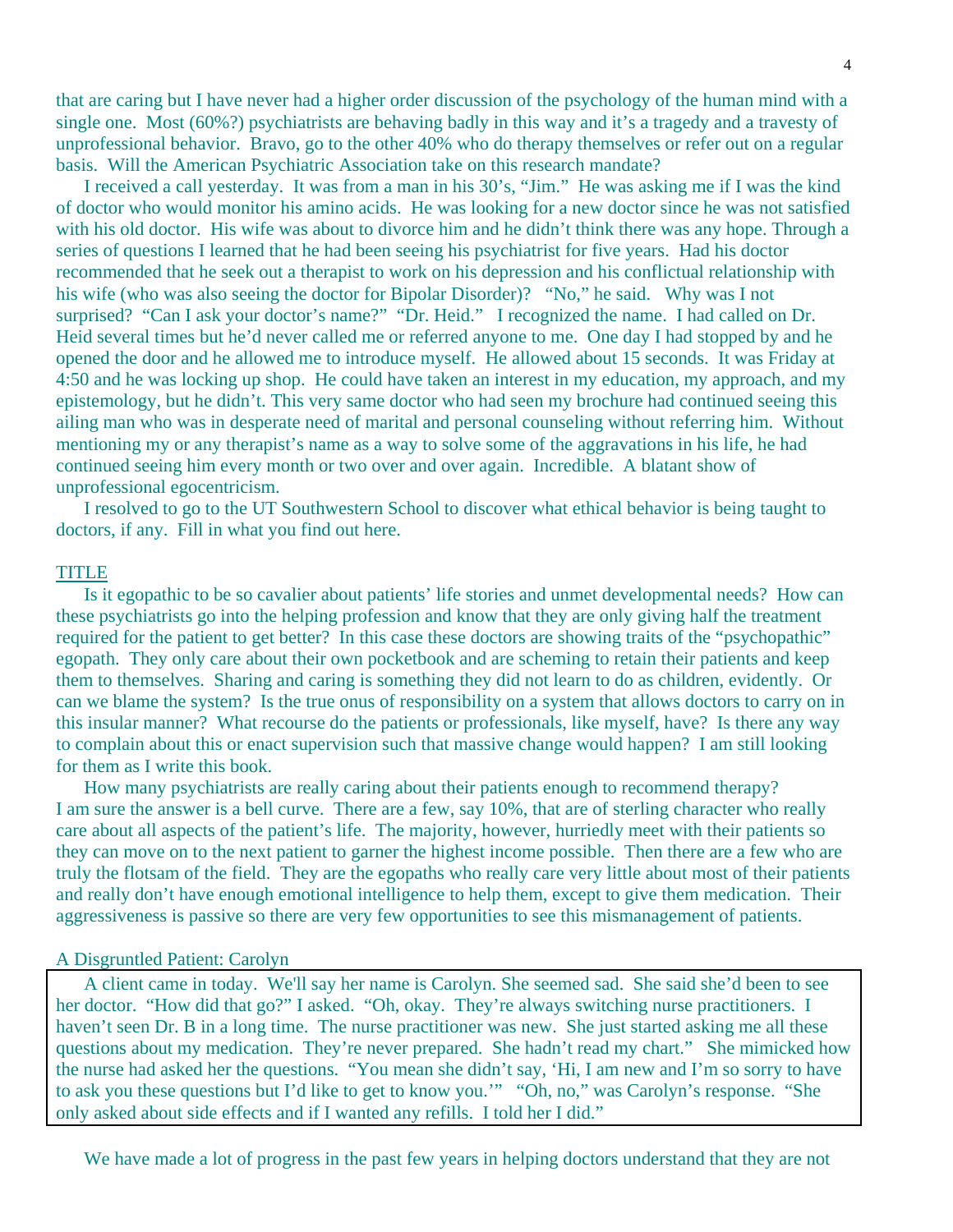God or even little gods. We have also made some progress in helping their patients and coworkers not think of them as gods. How did it used to be? For centuries doctors felt that they were so intelligent and knowledgeable about the human body that they should be allowed to make all the decisions about a person's well being and treatment without question. Then the mistakes began to be publicized.

 Over the years horror stories began to surface that reveal that doctors were human after all. They not only make mistakes, they also are subject to the same ego dynamics that the rest of us are subject to. There is one major difference between doctors (or anyone of maximum authority) and regular people: they have power over others and that power does have an effect on their character.

 A classic example of doctor's egomaniacal sense of self was the hand-washing problem of the 1800's. Doctors had always gotten their hands bloody with one patient and then walked straight over to another to continue working. Doctors of that day had no idea of microbes and viruses. If you can't see it, it must not exist. But one wise doctor, Dr. Jim Smith, discovered or surmised that bacteria was spread by working with dirty, bloody hands from one patient to another. He admonished the medical community that washing the hands thoroughly would eliminate this danger. When the doctors heard of this concept they laughed and many of them refused to wash their hands. This refusal went on for thirty or forty years according to (Jim Smith Year). Why in the world wouldn't they at least try the technique to see what the outcome would be? I conjecture that their egos got in the way of their altruistic, caring selves. Many of them, I'm sure, got an ego rush from walking down the hospital corridor with blood all over their hands, arms, and lab coats. They knew everyone walking by would be saying, "There goes a doctor. He's been operating on someone. My, look how bloody he is. He must be an intelligent and important man." This bit of self empowerment, self-inflation, and self-aggrandizement cost thousands, possibly millions, of lives. Yes, they died because the egopathic doctor refused to wash his hands and then infected the next patient with bacteria that killed him or her.

Do you think that kind of egotistical attitude only existed in the  $19<sup>th</sup>$  century? Think again. A few weeks ago I had to face a very depressed man who had been treated by two doctors; one a back pain specialist and one a psychiatrist. Despite years of anti-depressant medication, he had become so depressed that the two doctors decided to suggest something drastic: admit him to the hospital for med management and close observation. And yet, shockingly, between the two of them, they could not come up with the idea of trying psychotherapy. One hundred and fifty years and millions of successes (which includes modest improvements) with psychotherapy to relieve stress and depression, and these two doctors were so archaic and egopathic that they couldn't suggest to the patient that he try psychotherapy to help him deal with the multiple losses and disappointments in this life that were weighing on his mind. Amazing.

 But let's return to the blood love. Why would intelligent men of science insist on staying bloody as they walked from one patient to the other? Erich Fromm, the eminent psychologist, wrote more on this use of blood as an aphrodisiac in his book The Anatomy of Human Destructiveness. Fromm makes the point that violent blood-letting over the centuries isn't always about destructiveness and cruelty. He says, "By shedding one's own blood or that of another, one is in touch with the life-force; this in itself can be an intoxicating experience" … (p. 169). This is one of the few mentions I have ever read that suggests that killing or simple blood-letting can be an experience that can be compared to a recreational drug or to an anti-depressant medication. The experience causes the serotonin to linger longer in the synapse between the neurons and the person feels better, stronger, calmer, saner. This is why doctors clung to their adrenaline-pumping bloody behavior; it caused them to operate on a higher plane. This is why the great Pericles of Greece decided, after creating the Golden Age, to sink the City State of Athens into a war with Sparta. He was getting bored and possibly depressed. The result was a devastation of everything whole and healthy in Athens and it led to Pericles' contraction of the plague and his own slow death. My God, was it really worth it just to feel the thrill of battle and the hope for a glorious victory? I would ask him.

 I bring this up because it might be possible that doctors continue to behave badly because it is a rush and an anti-depressant high to be able to bully and overrun people with their power. They continue to use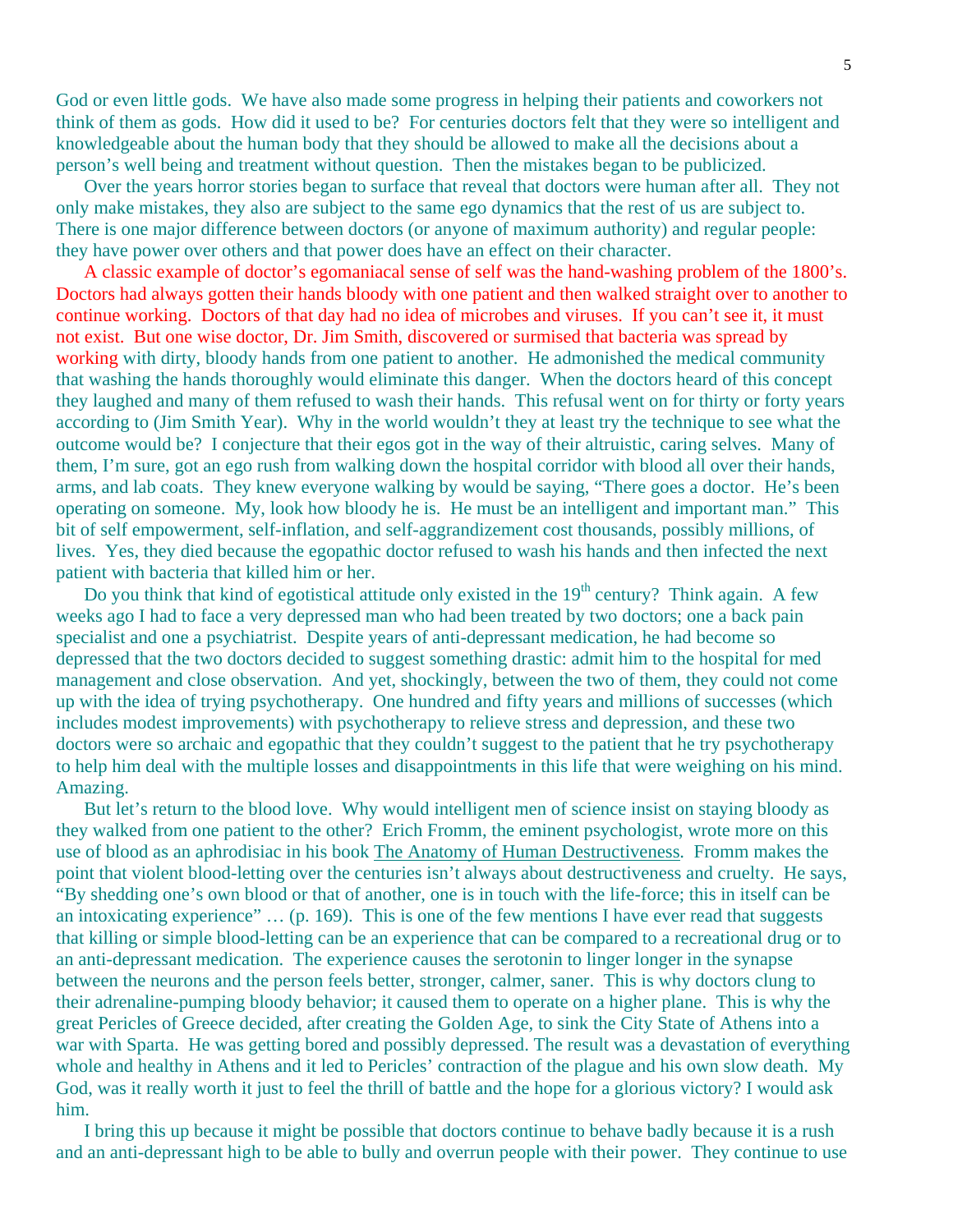their power to dismiss the little people so they can raise their sagging self-esteems and faltering sense of self.

#### Caretaking the victimizer

 There are many scenarios in life in which the victimizer is coddled and protected. Once, when a group of doctors allowed egocentrism to takes its course, I was terminated from my job. I had not been told of a primary reason until after the termination. I wanted to have an "Adult-Adult" healing conversation with them to find out more about what had happened. The HR person said "No, you can't talk to the doctors; that would be inappropriate." There's an unbelievably strong drive in many poorly developed people to protect those they deem "powerful" or "respectable." It takes real strength of character to stand up to a person is power.

 I am glad we have the word "inappropriate" in our language. It is a very useful word that can be helpfully applied to discern the best behavior. The word is used to connote an ethical basis for proper action between two or more persons. The interesting question is "how does one decide what is "ethical" and what is not. Or more appropriate, what is "more ethical" when two persons' ethics are in conflict. Where do ethics come from? The answer is simple. Ethical behaviors are created out of the matrix or nexus of the pain generated in interpersonal behavior. There is not a code of conduct existing that does not have its basis and purpose in minimizing human suffering.

 So, was my wanting to talk to the doctors "inappropriate" because it would have caused human suffering? No, it was "inappropriate" because it would have been annoying to the doctors to have taken time out of their schedule to talk to me. They would have had to have activated their social intelligence to deal with my questions and remonstrations and they weren't interested in doing that. And, furthermore, having known them, I can tell you they were not good at these social skills. It did not matter to them that I was suffering from losing a very good job without being given the chance to learn about and improve my performance.

 It is very clear in this situation that the assessment of "inappropriate" was very influenced by the power that doctors commanded. Hence, I had to suffer in silence with no pain-mitigating debriefing which would have meant so much to me.

#### The Doctor's Wife

 Jane was a tall, handsome Hispanic woman. She was intelligent and well spoken. But as she told her story she began to cry. Her husband, Jack, was originally so warm and supportive. He was a medical intern who was on his way to success as a doctor. How could she *not* become interested and eventually fall in love? She was 36 when they met. At the age of 39 when they got married there was precious little time to get pregnant and have the children she had dreamed of for so long.

 Jane felt she had found her man. She was willing to support him while he finished his residency. She knew the day would come when it would be her turn to make her dreams come true. She had already showed the world she was a first class corporate functionary. She had proven her mettle. Now she was ready to become a mother and satisfy her need to experience the softer side of life.

 But getting pregnant wasn't easy. They had to try several techniques to increase fertility and still they did not succeed. And then the telltale signs began to appear. At first she didn't want to think the worst. She made excuses for his odd behavior. But after she found the pictures, it was just too obvious she would lose the dream of a happy marriage. Jack had been taking time off from work and spending a lot of time with another woman without telling Jane. When Jane found out she was livid and felt betrayed.

 She decided to confront Jack one night. It was an ugly scene. Jack accused her of setting a trap and judging him unfairly. He seemed to have an answer for everything. But Jane stuck it out and took his keys so he wouldn't run off with her car. He became irate and frighteningly rageful. He drove off in a self-righteous huff and the marriage was never the same after that. In fact, it was over.

As Jane scanned her mind for information, she began to realize there were tell-tale signs. For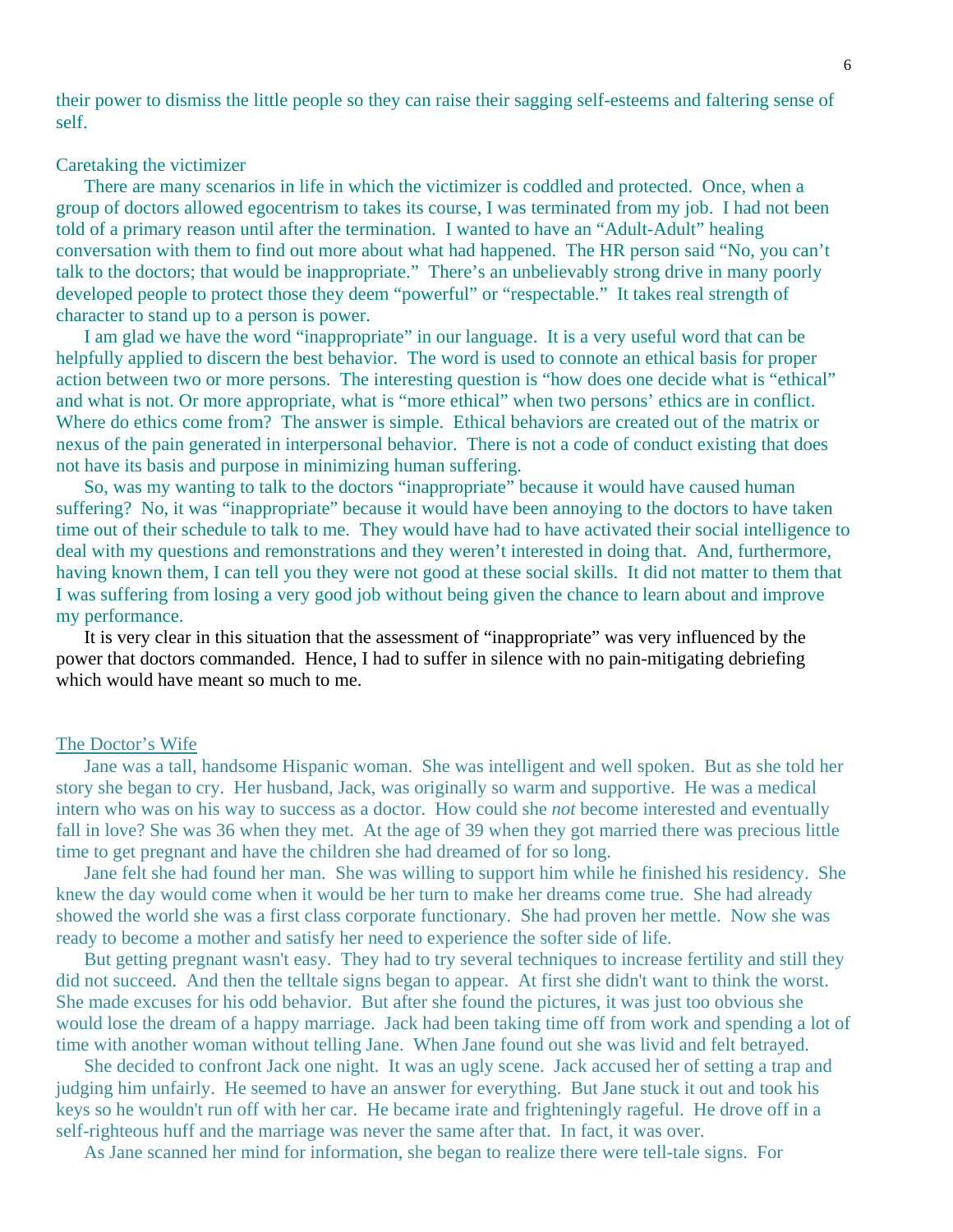instance, his mother lived with his younger brother in a filthy, pet-piss drenched apartment. She couldn't believe he had come from such a low functioning family; he was such a class act. His mother, though, always depended on him in peculiar, dominating ways. As the months went by, this young doctor began asking Jane to do more and more tasks which seems to her to be very inconsiderate and egocentric. Always, she would figure "well, you can't expect perfection." But looking back it all seemed so clear. He had become more and more self-focused and less and less considerate of her needs and expectations.

 Jack was an egopath. That was the explanation her therapist gave her. Although the label didn't take away the pain, at least she felt comforted that someone saw it from her point of view. She had been led down the primrose path by this man only in the end to find her dream of a family in shambles. The Physiologist

 Marianne was a beautiful athletic woman in her 30's. She had married a man 10 years her senior and had a son. But she didn't love him so they divorced. Then she met Jack. He was handsome, athletic, and an doctor. He had been a physical therapist for years before going back to medical school. They created a great relationship based on fun, love, and comfortable times together.

# Debriefing

One of the cruelties of workplaces and home life is the absence of debriefing. If supervisors and parents could learn this one tool it would decrease human suffering by 90 per cent. The egopath does not like nor want to debrief what he or she does. It is abhorrent to the egopath to have to explain what they did, justify what they did, and listen empathically to the target person express their pain or needs.

 The egopath is not wired for sympathy. They just don't care. They don't feel the need to care. They are focused on what will make them feel good. This is called "lack of empathy." Daniel Goleman explicates perfectly where lack of empathy comes from in Chapter 7 of Emotional Intelligence. It is entitled "The Roots of Empathy." When you add in to the mix the power that comes with position or prestige you get an egopathic slamfest waiting to happen. It is shocking in the first few years of the  $3<sup>rd</sup>$ millennium, the  $21<sup>th</sup>$  century, after so many years of human development, we still have so little power in our society to curtail egopathic cruelty. It is not known by the majority of supervisors and business owners that unexamined power almost always leads to human suffering. How many young people will become managers, and how many old managers will be promoted this year without a shred of training in the abuse of power and how to avoid it? Millions around the world.

 Many people who reach a power job have experienced an empowered, successful life and, therefore, have very little natural ability to feel sympathetic. Morals and ethics have always had to be taught to the young and egocentric. And yet, year after year, in company after company the need to do interpersonal ethics training goes fulfilled.

When a sympathetic soul says, "Don't worry, keep in mind that this suffering will make you a better person," they are speaking the truth. One's personal suffering has the beneficial side effect of raising the person's capacity for "other-mindedness." Princess Diana comes to mind. Why did she spend so much time mixing and mingling with the world's poor and suffering as princess? Because she cared. Why did she care? Because she had done so much suffering herself. Not only as a young person but in the years just preceding her moving onto the world stage. Her marriage had been a devastating disaster and it hurt her deeply.

### Students entering Medical school/graduate school.

 "I have to go early," my friend told me during the break from the day-long seminar on emotional intelligence. When I asked why, she said, "I have to go fire a graduate student who is an intern at my practice." I was amazed. She asked in frustration, "Why can't the graduate school identify these people before they are sent out to internship sites?" I looked her in the eyes and said, "Because they don't know how." It is a shame that even in graduate schools in psychology and counseling, the professors don't know how or simply don't have the intestinal fortitude to confront those students who are Axis II in their